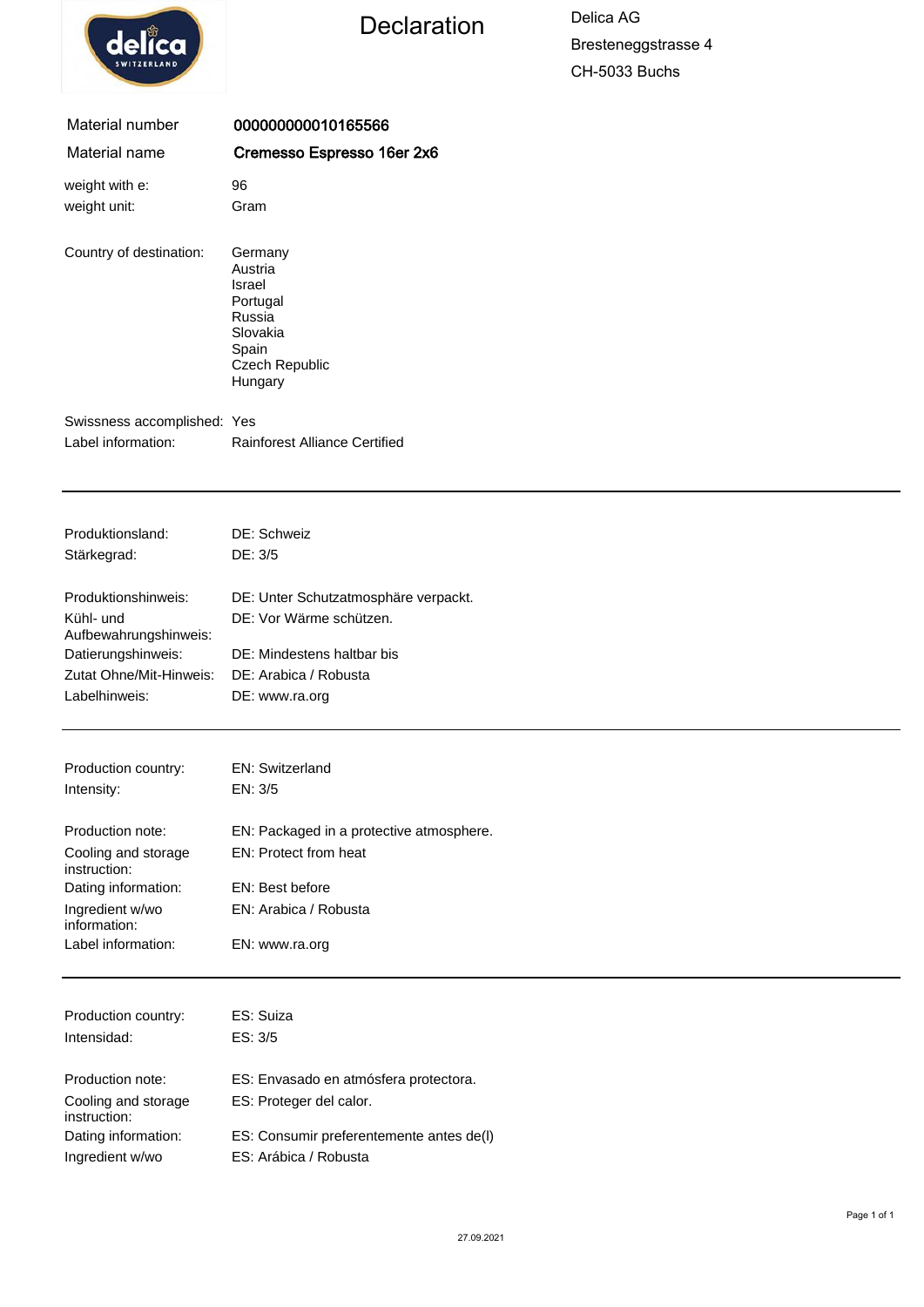

Declaration Delica AG

Bresteneggstrasse 4 CH-5033 Buchs

### Material number Material name

000000000010165566 Cremesso Espresso 16er 2x6

information: Label information: ES: www.ra.org

| Production country:<br>Intensidade: | PT: Suíça<br>PT: 3/5                 |
|-------------------------------------|--------------------------------------|
| Production note:                    | PT: Embalado em atmosfera protetora. |
| Cooling and storage<br>instruction: | PT: Proteger do calor.               |
| Dating information:                 | PT: Consumir de preferência antes de |
| Ingredient w/wo<br>information:     | PT: Arábica / Robusta                |
| Label information:                  | PT: www.ra.org                       |
| Production country:                 | HU: Svájc                            |
| Intenzitás:                         | HU: 3/5                              |
| Production note:                    | HU: Védőgázas csomagolásban.         |
| Cooling and storage<br>instruction: | HU: Hűvös helyen tárolandó.          |
| Dating information:                 | HU: Minőségét megőrzi:               |
| Ingredient w/wo<br>information:     | HU: Arabica / Robusta                |
| Label information:                  | HU: www.ra.org                       |
| Production country:                 | SK: Švajčiarsko                      |
| Intenzita:                          | SK: 3/5                              |
| Production note:                    | SK: Balené v ochrannej atmosfére.    |
| Cooling and storage<br>instruction: | SK: Skladujte na chladnom mieste.    |
| Dating information:                 | SK: Minimálna trvanlivosť do         |
| Ingredient w/wo<br>information:     | SK: Arabica / Robusta                |
| Label information:                  | SK: www.ra.org                       |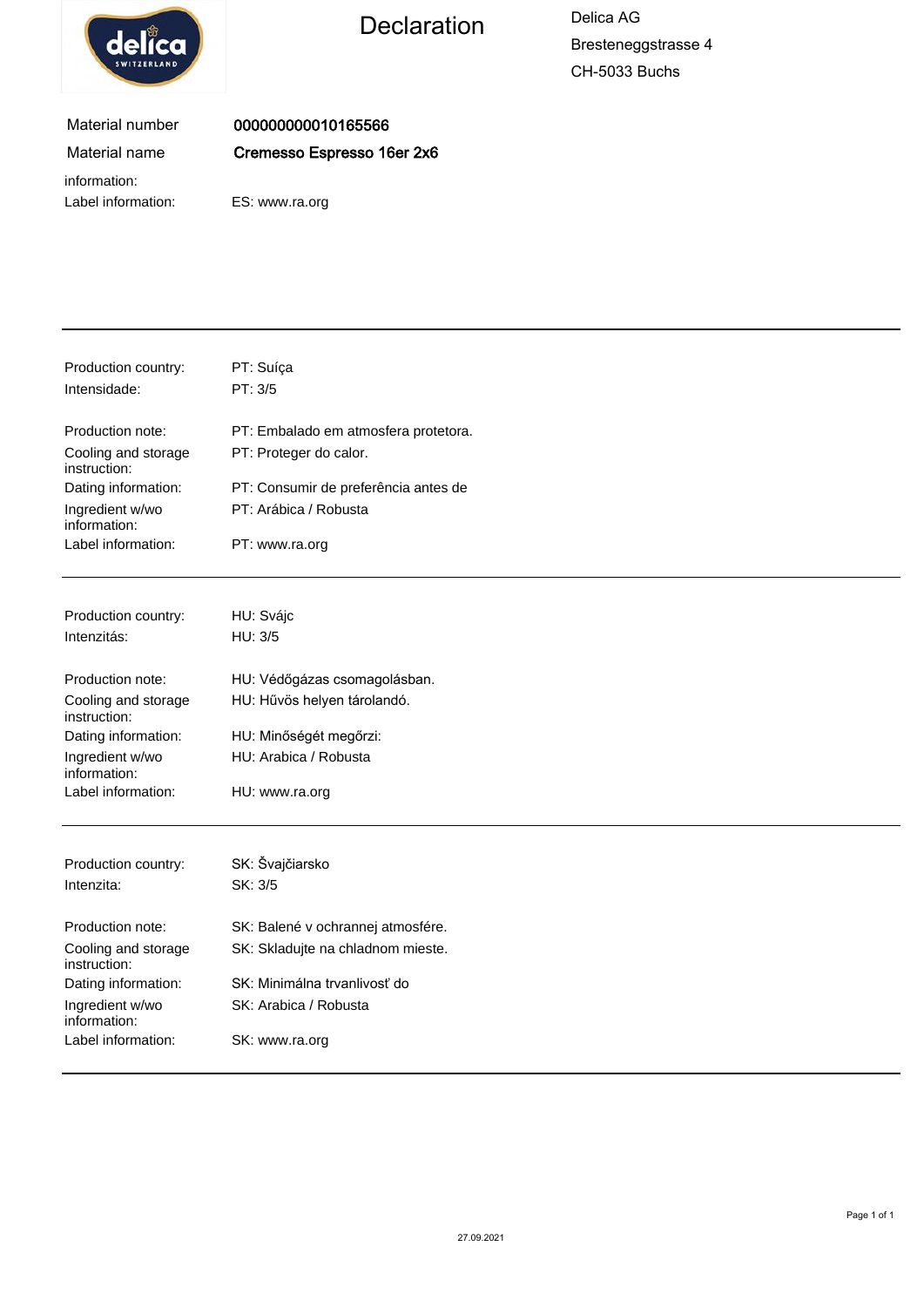

## Declaration Delica AG

Bresteneggstrasse 4 CH-5033 Buchs

| Material number                     | 000000000010165566                  |           |
|-------------------------------------|-------------------------------------|-----------|
| Material name                       |                                     |           |
| Production country:                 | CS: Švýcarsko                       |           |
| Intenzita:                          | CS: 3/5                             |           |
| Production note:                    | CS: Baleno y ochranné atmosféře.    |           |
| Cooling and storage<br>instruction: | CS: Chraňte před teplem.            |           |
| Dating information:                 | CS: Minimálni trvanlivost do        |           |
| Ingredient w/wo<br>information:     | CS: Arabica / Robusta               |           |
| Label information:                  | CS: www.ra.org                      |           |
|                                     |                                     |           |
| Production country:                 | RU: Швейцария                       |           |
| Крепость:                           | RU: 3/5                             |           |
| Production note:                    | RU: Упаковано в защитной атмосфере. |           |
| Cooling and storage<br>instruction: | RU: Избегать хранения в тепле.      |           |
| Dating information:                 | RU: Минимальный срок хранения до    |           |
| Ingredient w/wo<br>information:     | RU: Арабика / Робуста               |           |
| Label information:                  | RU: www.ra.org                      |           |
|                                     |                                     |           |
| Production country:                 |                                     | HE: שוויץ |

| אינטנסיוויות:                       | HE: 3/5                    |
|-------------------------------------|----------------------------|
| Production note:                    | :HE: ארוז בסביבה מוגנת     |
| Cooling and storage<br>instruction: | :HE יש לשמור בפני חום.     |
| Dating information:                 | HE: טוב עד לפחות: ראה דופן |
| Ingredient w/wo<br>information:     | :HE ערביקה / רובוסטה       |
| Label information:                  | HE: www.ra.org             |

#### **Ingredients**

DE: **Röstkaffee, gemahlen, in Kapseln**

#### Zutaten: Röstkaffee.

: Ursprung Kaffee: Nicht-EU.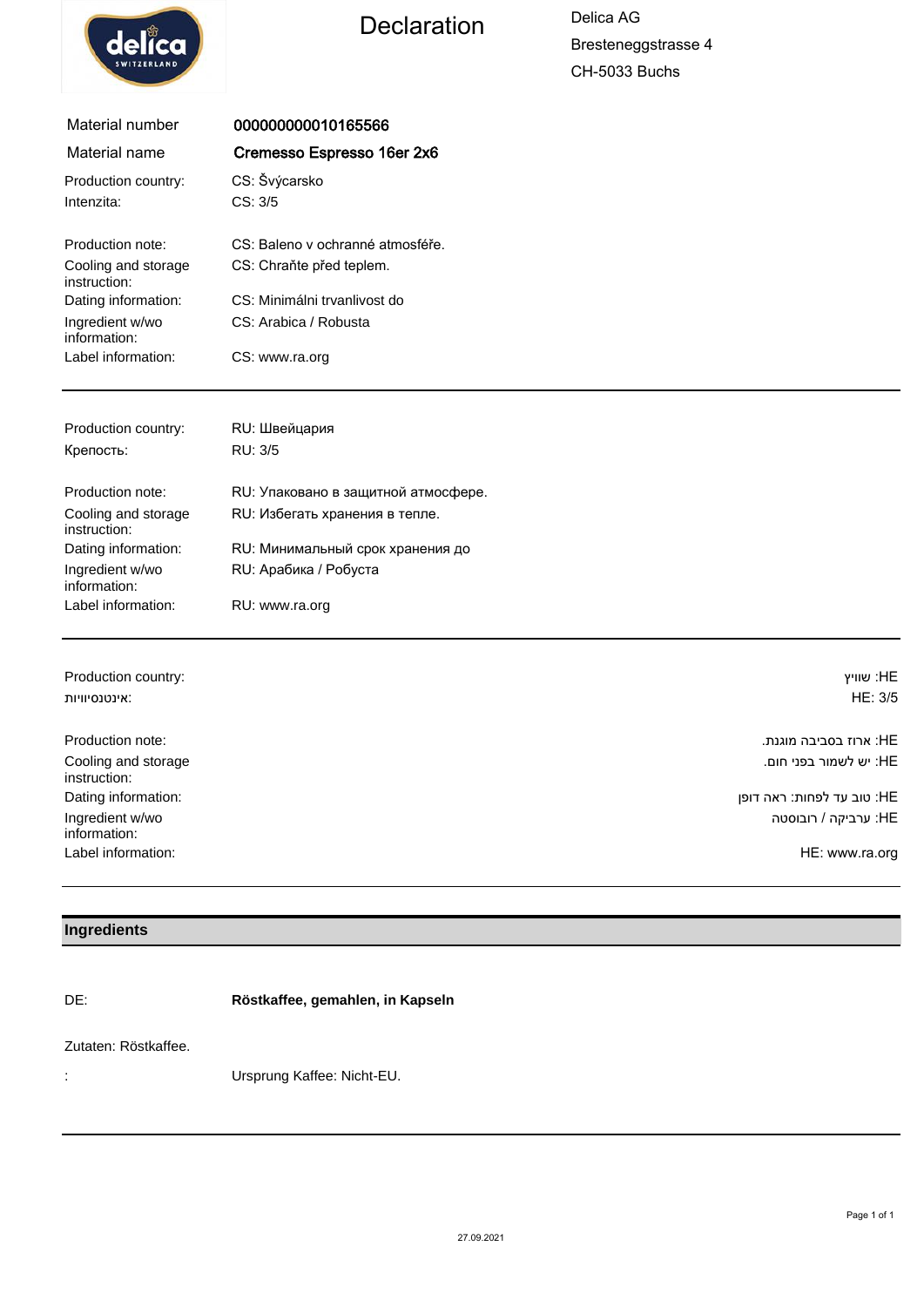| delica                                | <b>Declaration</b>                               | Delica AG<br>Bresteneggstrasse 4<br>CH-5033 Buchs |  |  |  |
|---------------------------------------|--------------------------------------------------|---------------------------------------------------|--|--|--|
| Material number<br>Material name      | 000000000010165566<br>Cremesso Espresso 16er 2x6 |                                                   |  |  |  |
| EN:                                   | Ground roasted coffee, in capsules               |                                                   |  |  |  |
|                                       | Ingredients: roasted coffee.                     |                                                   |  |  |  |
| ÷                                     | Origin coffee: Non-EU.                           |                                                   |  |  |  |
| ES:                                   | Café molido de tueste natural, en cápsulas       |                                                   |  |  |  |
| Ingredientes: café de tueste natural. |                                                  |                                                   |  |  |  |
| t,                                    | Origen café: Fuera de la UE.                     |                                                   |  |  |  |
| PT:                                   | Café torrado, moído, em cápsulas                 |                                                   |  |  |  |
| Ingredientes: café torrado.           | Origem café: Não-UE.                             |                                                   |  |  |  |
| HU:                                   | Pörkölt kávé, őrölt, kapszulában                 |                                                   |  |  |  |
| Összetevők: Pörkölt kávé.<br>t,       | Származási kávé: Nem EU.                         |                                                   |  |  |  |
| SK:                                   | Pražená káva, mletá, v kapsulách                 |                                                   |  |  |  |
| Zloženie: pražená káva.<br>t,         | Pôvod káva: Mimo EÚ.                             |                                                   |  |  |  |